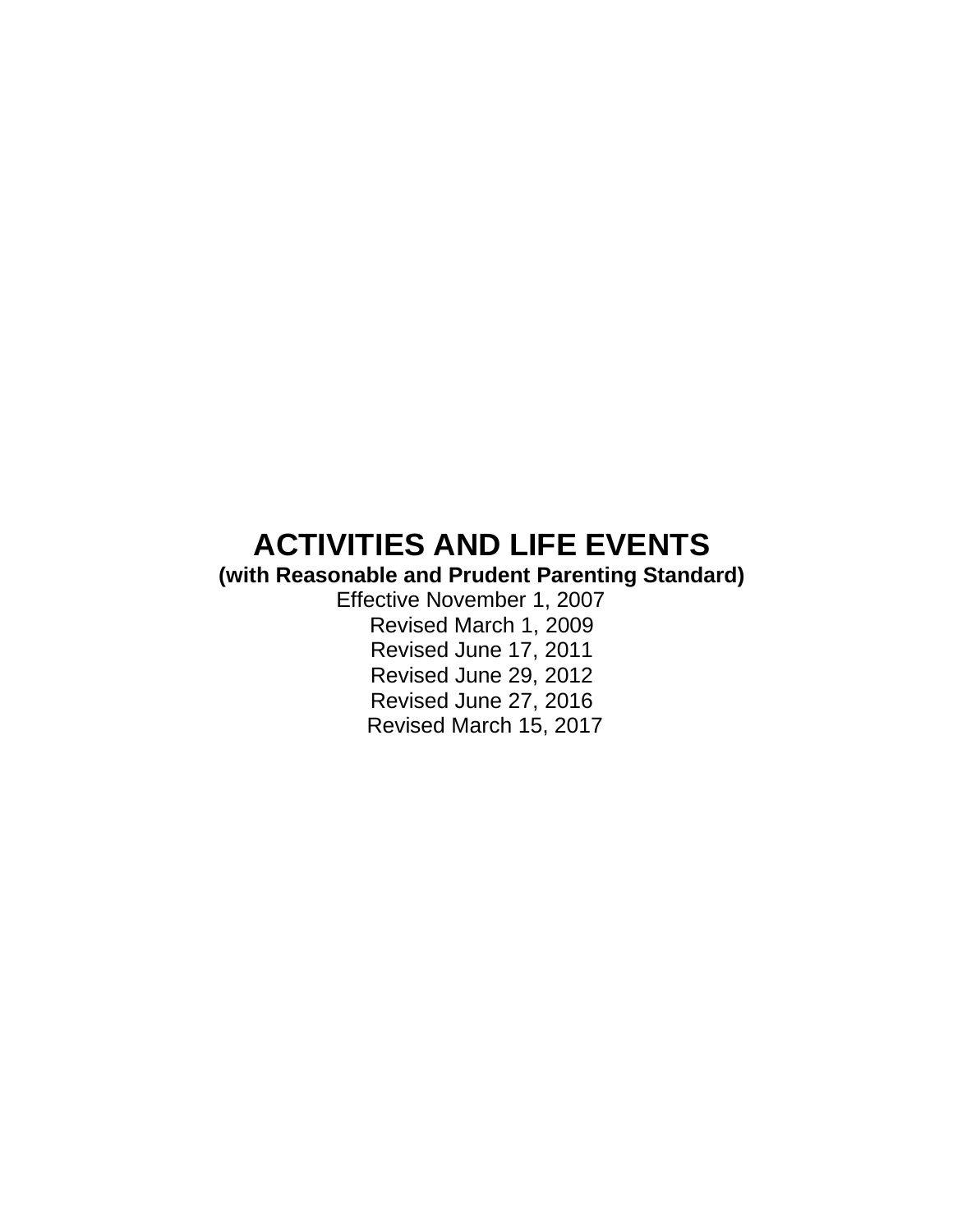# **TABLE OF CONTENTS**

# **VII. ACTIVITIES AND LIFE EVENTS With Reasonable and Prudent Parenting Standard**

| А. |                |                                                                 |  |
|----|----------------|-----------------------------------------------------------------|--|
| В. |                |                                                                 |  |
| C. |                |                                                                 |  |
| D. |                |                                                                 |  |
| Е. |                |                                                                 |  |
| F. |                |                                                                 |  |
| G. |                |                                                                 |  |
|    | 1 <sub>1</sub> |                                                                 |  |
|    | 2 <sub>1</sub> |                                                                 |  |
|    | 3.             |                                                                 |  |
| Η. |                |                                                                 |  |
| L  |                |                                                                 |  |
| J. |                |                                                                 |  |
|    | 1.             |                                                                 |  |
|    | 2.             | Out of State Travel with an Out-of-Home Care Provider9          |  |
|    | 3.             | Air Travel by Children in the Care/Custody of the Department 10 |  |
|    | 4.             |                                                                 |  |
|    | 5.             |                                                                 |  |
| Κ. |                |                                                                 |  |
| L. |                |                                                                 |  |
| М. |                |                                                                 |  |
|    | $1_{-}$        |                                                                 |  |
| N. |                |                                                                 |  |

## APPENDIX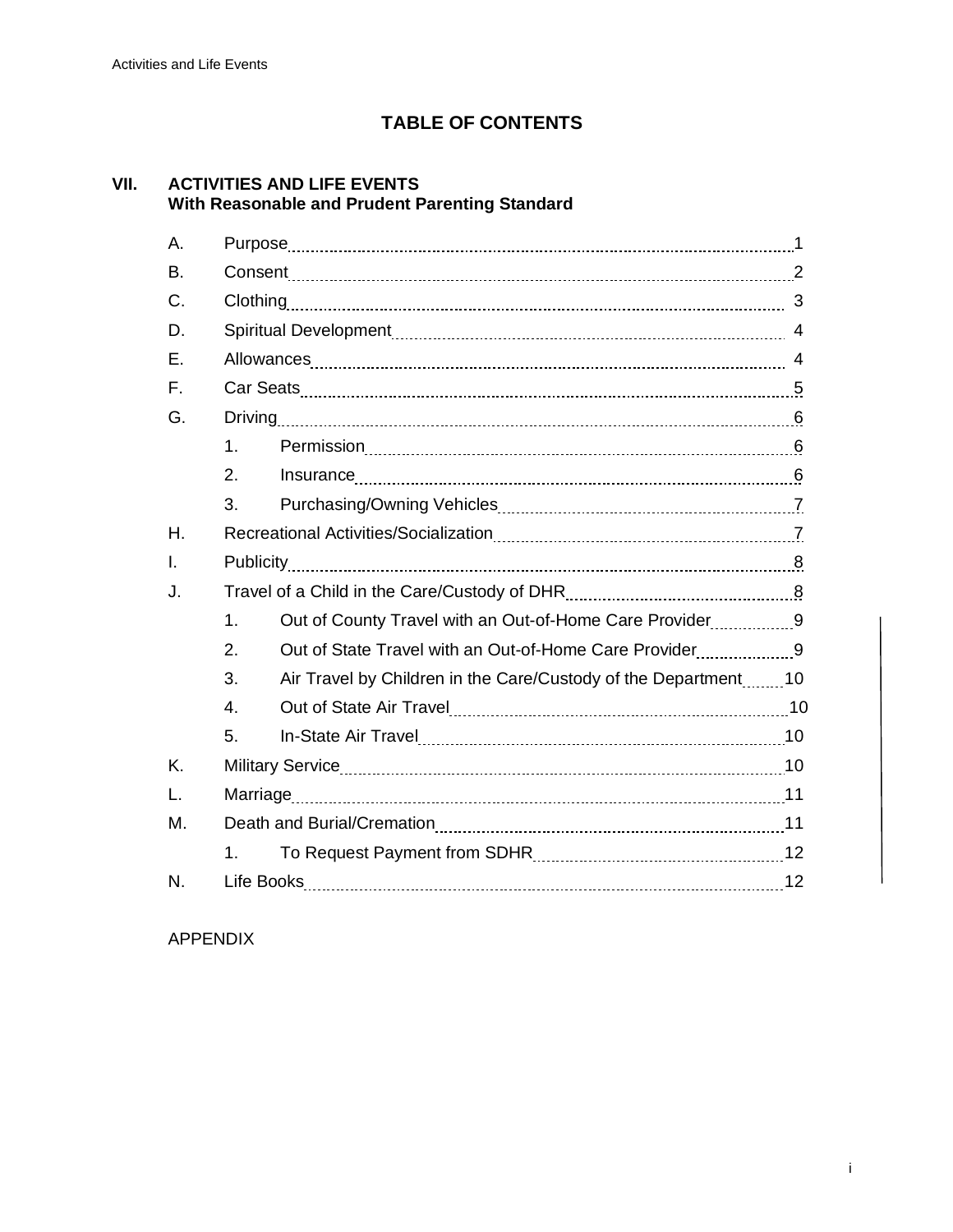# **VII ACTIVITIES AND LIFE EVENTS**

#### A. Purpose

"Activities and Life Events" provides policy and procedures related to opportunities and events that children may engage in while the Department has planning responsibility. In an attempt to provide normalcy for children in Out of Home Care, Act 2016-129 passed by the Alabama Legislature in 2016, grants caregivers authority to allow children placed in Out-of-Home-Care to participate in age and developmentally appropriate childhood activities based on Reasonable and Prudent Parenting Standards (RPPS). Act 2016-129 includes in the caregiver definition a designated official for a child placing agency. This definition includes, but is not limited to foster parents. This allows foster parents and caregivers increased flexibility and discretion in making decisions regarding age appropriate activities.

Code of Alabama, 1975 §§ 12-15-301 (11), 12-15-314 (g) provides the following:

Reasonable and Prudent Parent Standard. The standard characterized by careful and sensible parental decisions that maintain the health, safety, and best interests of a child, while at the same time encouraging the emotional and developmental growth of the child, that a caregiver shall use when determining whether to allow a child in foster care under the responsibility of the state to participate in extracurricular, enrichment, cultural, and social activities. A caregiver shall be immune from liability in a civil action to recover damages that results from a caregiver's decision using the reasonable and prudent parent standard. However, This immunity does not remove or limit any existing liability protection provided by law.

Caregiver Authority. A caregiver shall have the authority without prior approval of the department, juvenile court, or circuit court, to allow a child in their care that is in foster care to participate in activities that are age or developmentally appropriate for the child based on a reasonable and prudent parent standard, provided the activities are consistent with provisions of any existing court order, individualized service plan, or promulgated policy of the department that provides guidance to caregivers concerning the reasonable and prudent parent standard. The guidance shall include factors for the caregiver to consider prior to allowing a child to participate in age or developmentally appropriate normal childhood activities.

Age and Developmentally Appropriate. Activities or items that are generally accepted as suitable for children of the same chronological age or level of maturity or that are determined to be developmentally appropriate for a child based on the development of cognitive, emotional, physical, and behavioral capacities that are typical for an age or age group and, in the case of a specific child, activities or items that are suitable for the child based on the developmental stages attained by the child respect to the cognitive, emotional, physical, and behavioral capacities of the child.

 Children, when in foster care or DHR custody, shall be integrated to the maximum extent feasible into normalized leisure and work activities. The RPPS provides flexibility for the out-of-home caregiver to encourage children to engage in age and developmentally appropriate activities that promote child well-being. It allows for reasonable and prudent parenting decisions to be made by the out-of-home caregiver without waiting to obtain approval from social worker or a court.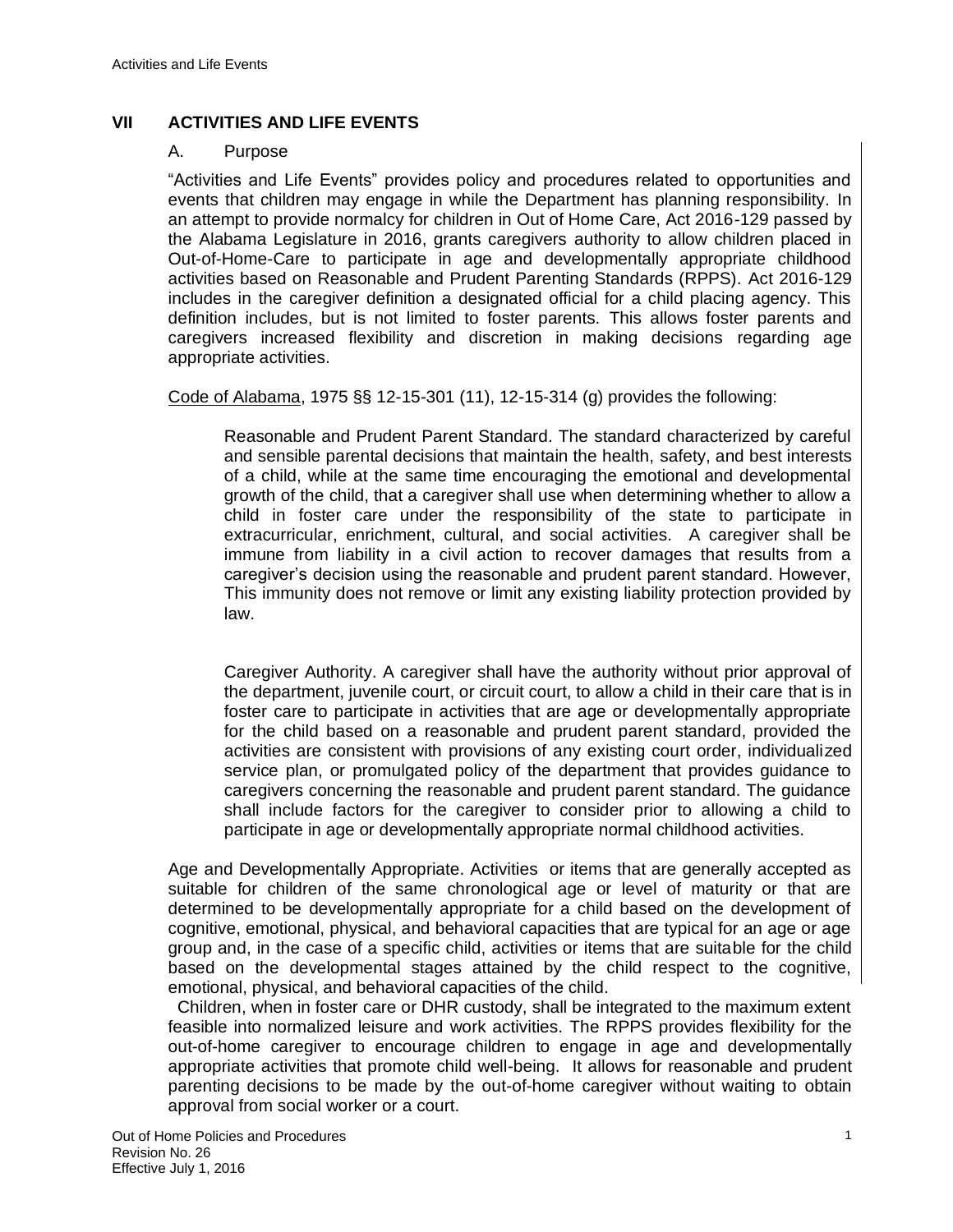DHR shall vigorously seek to assure that children, when in foster care or DHR custody, are integrated to the maximum extent feasible into normalized school settings and activities.

Children, while in foster care or DHR custody, shall have access to a comprehensive array of services that address their physical, emotional, and educational needs.

This policy applies to all children in DHR custody and/or planning responsibility.

B. Consent

Parents retain certain residual rights and responsibilities when their children are placed in out-of-home care. Code of Alabama, 1975 § 12-15-102 (23) describes these rights and responsibilities as including, but not necessarily limited to, the right of visitation, the right to consent to adoption, the right to determine religious affiliation, and the responsibility for support, unless determined by order of the juvenile court not to be in the best interests of the child.

Parental consent is required for non-routine medical decisions. Parental consent is also required for children to participate in activities which could result in potential danger (e.g. driving, football, hunting, etc.).

Exceptions to Caregiver Decision Making:

- Changing a child's school, school attendance, IEP, or participation in a GED program
- Adjusting a child's psychotropic or other prescribed medication
- Authorizing children to have major medical procedures
- Changing a child's court-ordered visitation plan
- Interfering with a child's visits with siblings
- Preventing a child from participating in ILP
- Returning a child to the caregiver from whom they were removed
- Allowing a child to drive

The Individualized Service Plan (ISP) team shall address children's participation in selected school and leisure activities. The ISP team shall evaluate the child's chronological and developmental age, maturity level, purpose of the activity, expected benefit to the child, the availability of resources (e.g., financial, transportation, time) to allow participation, and liability to the child, foster parents, and/or county DHR. Whenever possible the Department will encourage our children to explore hobbies, interest, sports, etc. If the foster parent wishes to have the Department pay for an activity, this payment must first be authorized in the ISP. If a foster parent plans to make payment for an activity related to RPPS, no prior authorization is needed.

A child has the right at the ISP or at any other time to advise a worker whether they believe they have been denied the ability to participate in a normalizing activity.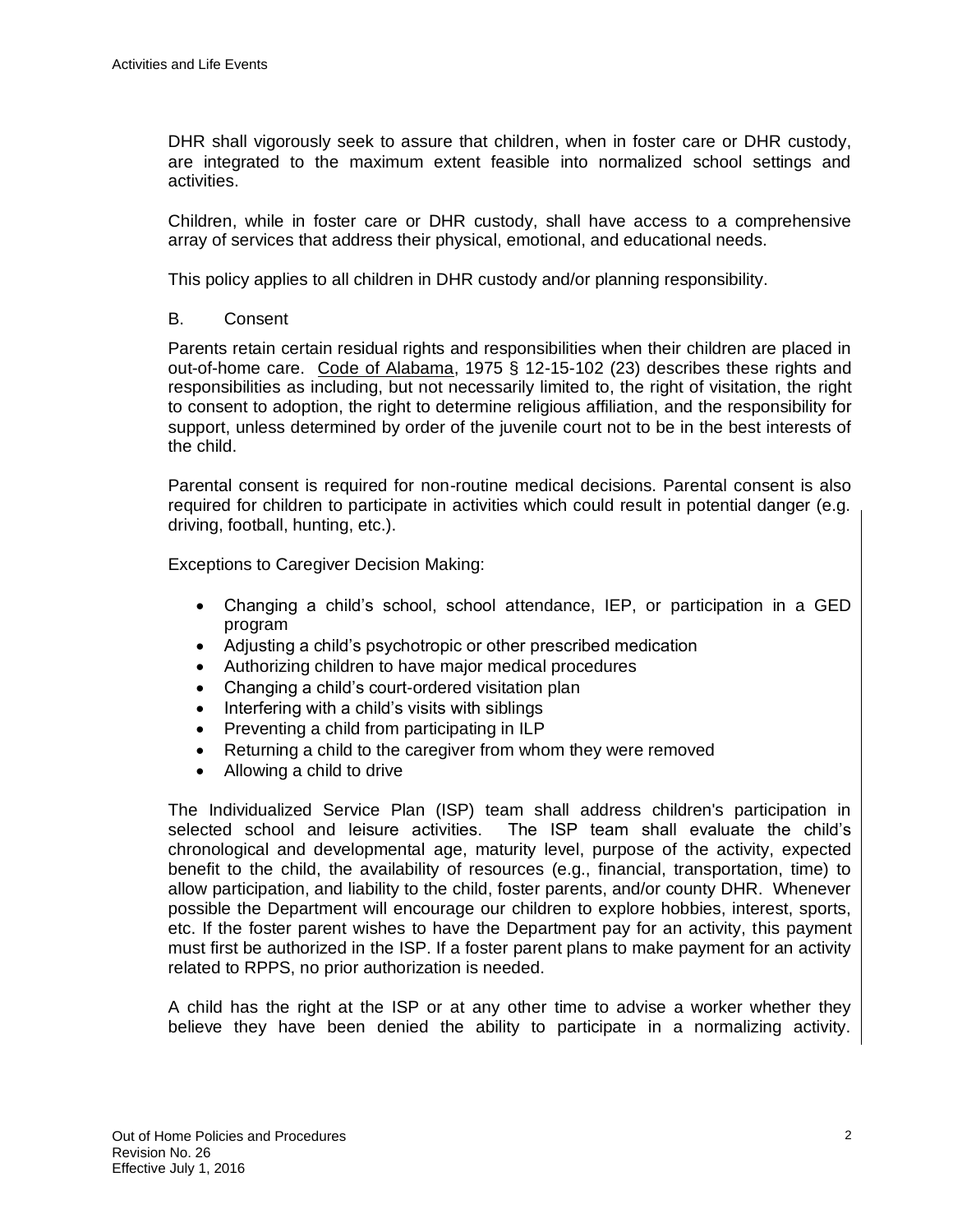DHR shall obtain written permission, whenever applicable, from the parents for the child's participation in the selected activity. File the original permission in the case record and provide a copy to the parents and foster parents.

DHR shall sign the PSD-DFC-823, Inter-Agency Agreement, when they place a child in a residential facility. This agreement addresses consent of the county DHR for medical treatment for the child, and provides permission for the child to participate in recreational, social and educational activities offered or approved by the child care facility and taking place within the state.

All residential agencies shall have a staff member trained in RPPS who will be responsible for approving requests for children in out of home care to participate in age and developmentally appropriate activities. If an activity that requires consent from a parent is requested, the residential staff member trained in RPPS will contact the child's Social Worker for guidance. Please note the exceptions to caregiver decision making listed above.

**DHR is prohibited by law from signing "hold harmless" agreements or "hold harmless" statements in contracts**. Staff shall carefully review all agreements for "hold harmless" statements since they are sometimes included in residential facility agreements or special permission requests. Child welfare staff may strike through the "hold harmless" statement and add an addendum indicating that DHR is prohibited by law from entering into "hold harmless" agreements on behalf of the State and therefore agrees to assume only whatever responsibility may be otherwise legally assumed by the State. If there are questions about the "hold harmless", contact the Office of Resource Management.

#### C. Clothing & Appearance

Clothing and other personal possessions contribute significantly to the child's feelings of normalcy, self-esteem and dignity. If at all possible, a child should bring with him into foster care his/her own clothing and personal items. Parents should be encouraged to have these items ready. This is helpful to parents and children in that they are actively participating in the plan, as well as knowing they are providing needed items.

**Temporarily Altering Appearance** (e.g., Haircut/color): Foster parents should make the decisions as to temporarily altering of a child's appearance based on known preferences of the birth parent. Birth parents' wishes shall be shared with the foster parent at the time of placement and at the ISP. Children 14 years old or older shall also participate in the decision-making process (Please see Chapter 420-3-23 of the Alabama Department of Public Health Administrative Code for rules and regulations regarding permanently altering appearance).

If the parents are unable to provide an adequate initial supply of clothing or if the Department is unable to provide this through some other source, the foster parents should be authorized to purchase an initial specified amount of clothing to be paid for from local public or private funds when such is available. Workers and foster families can assist accordingly.

Eight percent (8 %) of the board payment should be allotted each month for clothing expenses. This may not always meet the ongoing need for clothing as children outgrow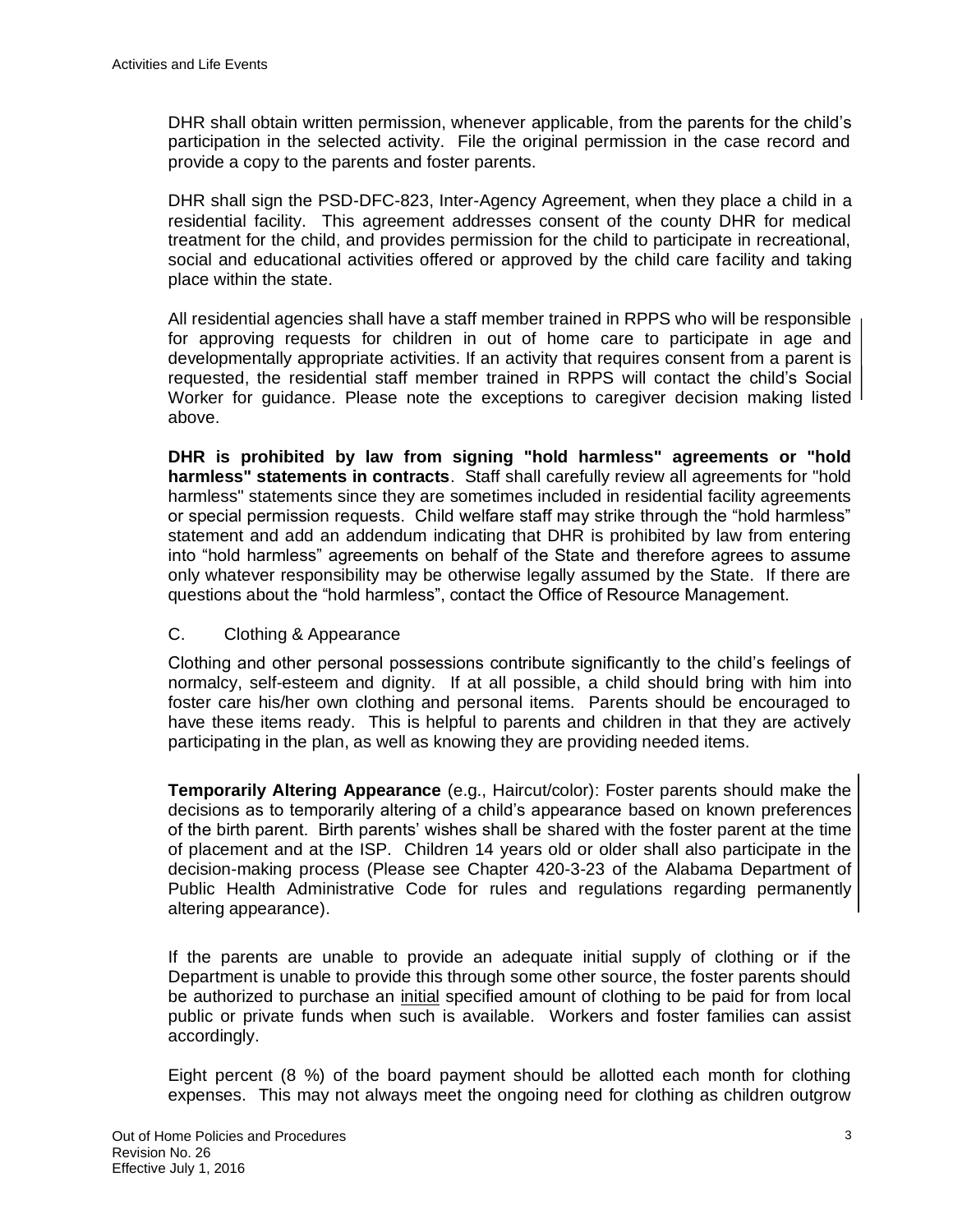or clothes need to be replaced; therefore, counties are allowed through Local Fund Polices to spend up to \$750.00 per year for clothing. (Refer to Local Funds Policy) The foster care facility (foster family boarding home, therapeutic foster home) is expected to provide clothes for the child from the board payment as long as the child remains in foster care.

## D. Spiritual Development

The County DHR shall take into consideration the religious affiliation of the children and their parents when children are placed in foster care. The foster care providers shall be informed about the children's involvement in prior and present religious services and activities. When children are placed within close proximity to their home, they may be able to continue participation in the same services and activities with the assistance and supervision of a family friend or neighbor. Children may attend the services and activities of the foster parents or other religious denominations with agreement from their parents, who retain the residual right to determine religious affiliation. It is always helpful to use the ISP team's expertise as the choices are made.

## E. Allowances/Finances

Foster children may receive allowances to develop skills and values in the wise management of money. Important factors to consider in determining when to begin giving allowances are the following:

- age and maturity of the child;
- amount and frequency of the allowance; and
- financial expense of activities approved for the child.

A child placed in a child care facility is to receive an allowance and also have the opportunity to earn spending money as recommended by the ISP team. Allowances are not considered a supplement to the board payment. The source of money for an allowance may be private funds or local funds, except that Flex Funds cannot be used.

1. Obtaining Employment / Participate in an Internship

Youth age 14 years and older in foster care should be appropriately encouraged and supported when pursuing employment as long as it does not interfere with their academic progress regardless of their placement. Employment by teens in foster care, either part-time or during the summer months, will provide youth with opportunities to learn independent life skills and acquire hands-on experience, while also allow them to earn spending money. Federal and State rules regarding young workers are designed to strike a balance between ensuring sufficient time for educational opportunities and allowing appropriate work experiences. (ADOL)

RPPS allows for placement providers to assist foster children with obtaining employment by youth age 14 years and older in accordance with the Fair Labor Standards Act (FLSA). Initial employment by teens should be used to provide instruction and guidance related to budgeting and money management without placing grownup expectations on their income. Foster care youth should have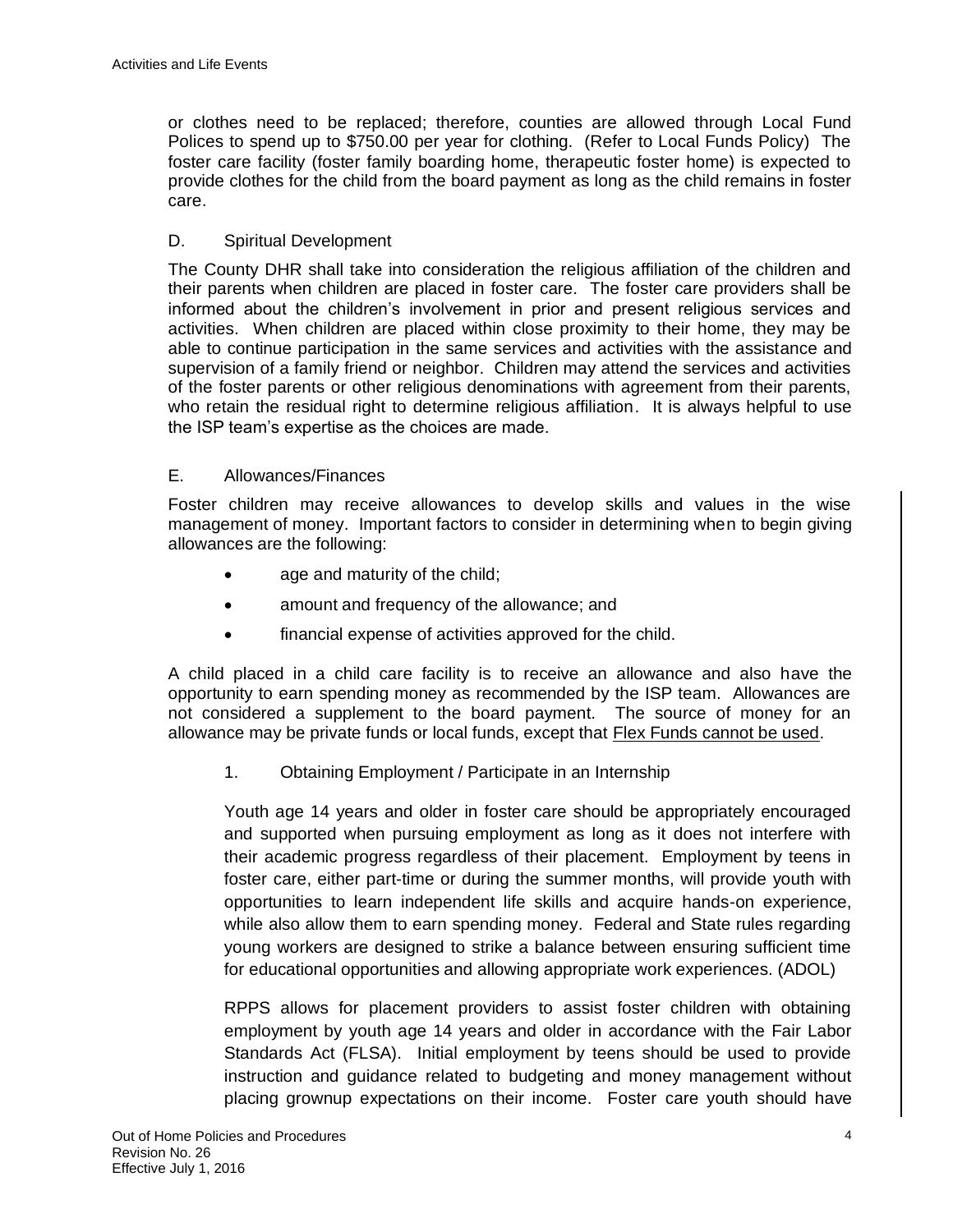primary input related to the use of these funds. Placement providers cannot require any type of payment from foster children's employment income without collaboration and approval of the ISP team.

Youth in all foster care placements should also be offered the opportunities to participate in available internships, community service and volunteerism. These activities are perfect for helping youth develop a sense of value, creativity, and empowerment when they are willing to give of their time. Youth should be encouraged without being forced or coerced into service projects. An agreeable partnership within the ISP team should be reached to arrange for suitable transportation of youth involved in these activities.

#### F. Car Seats

According to Section 32-5-222, Code of Alabama 1975, as amended, state law mandates that every person transporting a child in a motor vehicle operated on the roadways, street, or highways, shall provide for the protection of the child by properly using a child passenger restraint system meeting applicable federal motor vehicle safety standards. Specifically the requirements are:

- 1. Infant only seats and convertible seats used in the rear facing position for infants until at least one year of age or 20 pounds.
- 2. Convertible seats in the forward position or forward facing seats until the child is at least five years of age or 40 pounds.
- 3. Booster seats until the child is six years of age.
- 4. Seat belts until fifteen years of age. Due to this requirement, children under the age of fifteen cannot be transported in the bed of a pick-up truck.

Alabama Law indicates that each front seat occupant of a passenger car manufactured with safety belts in compliance with Federal Motor Vehicle Safety Standards shall have a safety belt properly fastened about his body at all times when the vehicle is in motion. The following rules/practices must also be observed.

No child less than 100 pounds should ride in the front seat of a vehicle.

Staff and foster parents shall refer to all applicable ALEA rules and regulations when transporting foster children.

No foster child shall ever be transported in the bed of a pick-up truck.

The County Department can obtain car seats (convertible and infant) for use by foster parents and workers from Office Services. Workers are to assure that foster parents who transport foster children under the age six have age appropriate car seats available for their usage. This is to be discussed with foster parents when a foster child under six (6) is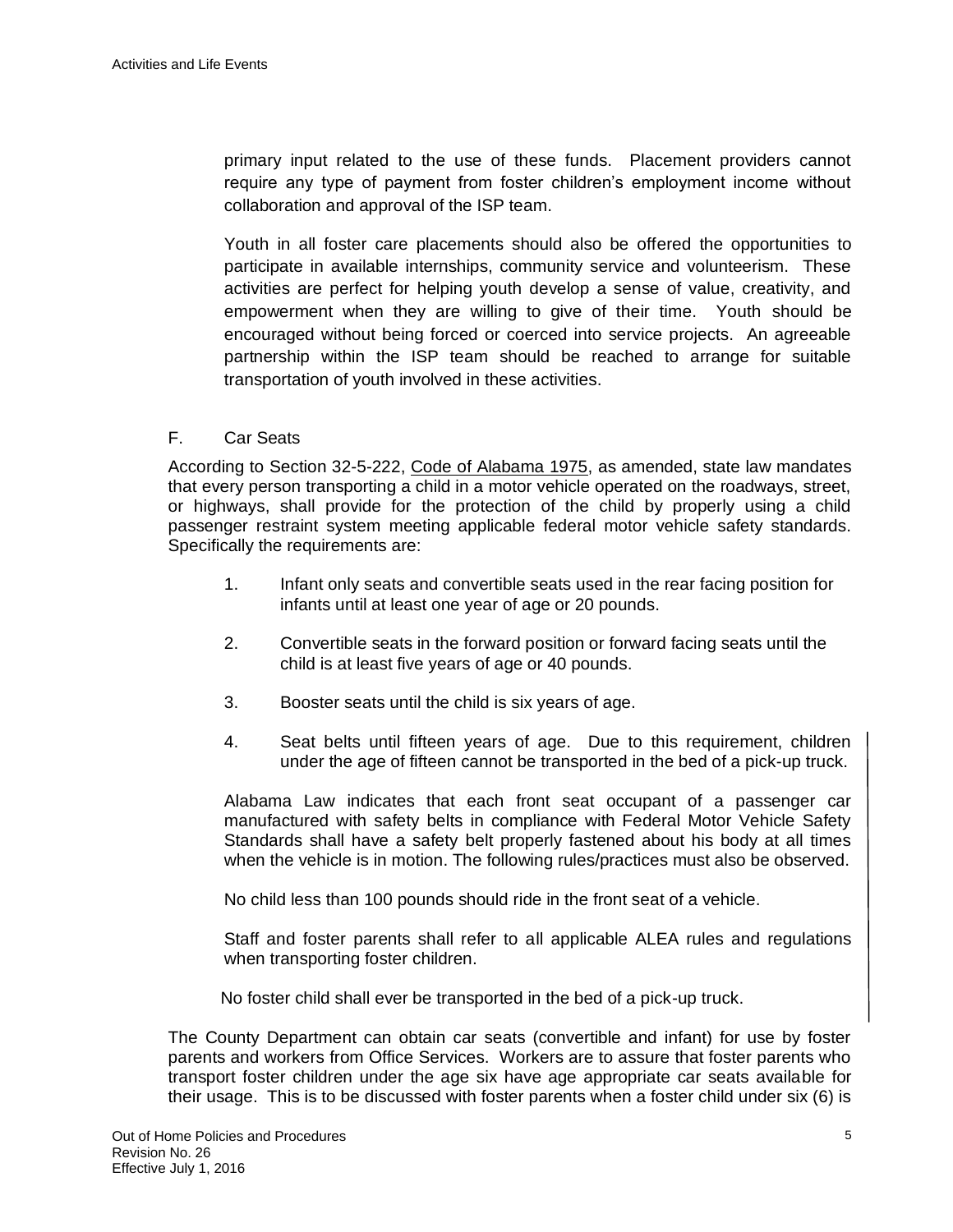placed in the home. Car seats must be returned to the Department if the youngsters leaves the home, or when he/she reaches age 6.

#### G. Driving

In accordance with Alabama law, a child who attains age fifteen (15) may take a written examination for a learner's permit to drive when accompanied by a licensed driver. At age sixteen (16), a child may test for a driver's license. Completion of a driver's education course shall be encouraged prior to this testing.

#### 1. Permission

With the appropriate permit or license, DHR can authorize or give permission for children in foster care to drive. The preference of the parents is to be addressed at the ISP when possible. The decision to allow children in out of home care to drive is not left to the discretion of the foster parent.

The situation in which ISP team members including parents are not in agreement, DHR may request permission from the court for the child to drive. DHR shall schedule an ISP team meeting to discuss the child's desire to drive and to provide team members an opportunity to consider the request. The plan shall include the privileges and responsibilities which apply, as well as consequences of violating the agreement.

A youth may not obtain a driver's license, drive or purchase a motor vehicle, if the following conditions exist:

- The parent's or legal custodian's objection and the court upholds their objection.
- The youth is known to have a substance abuse problem (drugs or alcohol), currently uses drugs and /or alcohol, or has a recent history without rehabilitation of drug and /or alcohol abuse.
- The youth has a physical condition or other difficulties that would impede driving safely and there are no accommodations for these limitations.

**Permission for driving shall be in compliance with the Graduated Diver License Act Number 210-735. The Act provides requirements for each state of the Graduated License which includes: Stage I (Learner's Permit); Stage II (Restricted License) and Stage III (Unrestricted or Regular License. Staff and caregivers should be familiar with this law.** 

2. Insurance

Children must have liability insurance to drive an automobile. If children in foster care or their birth family purchase the insurance, it is necessary for DHR to verify that the insurance is current and that renewals of premiums have been paid. The foster parents may choose to add liability coverage for the child in their foster home to their insurance policy. If a teen is employed and has his/her own income, they may purchase liability insurance. Other individuals may purchase the liability insurance for the child when authorized to do so by the ISP. Children in foster care are **not** eligible to be covered under the State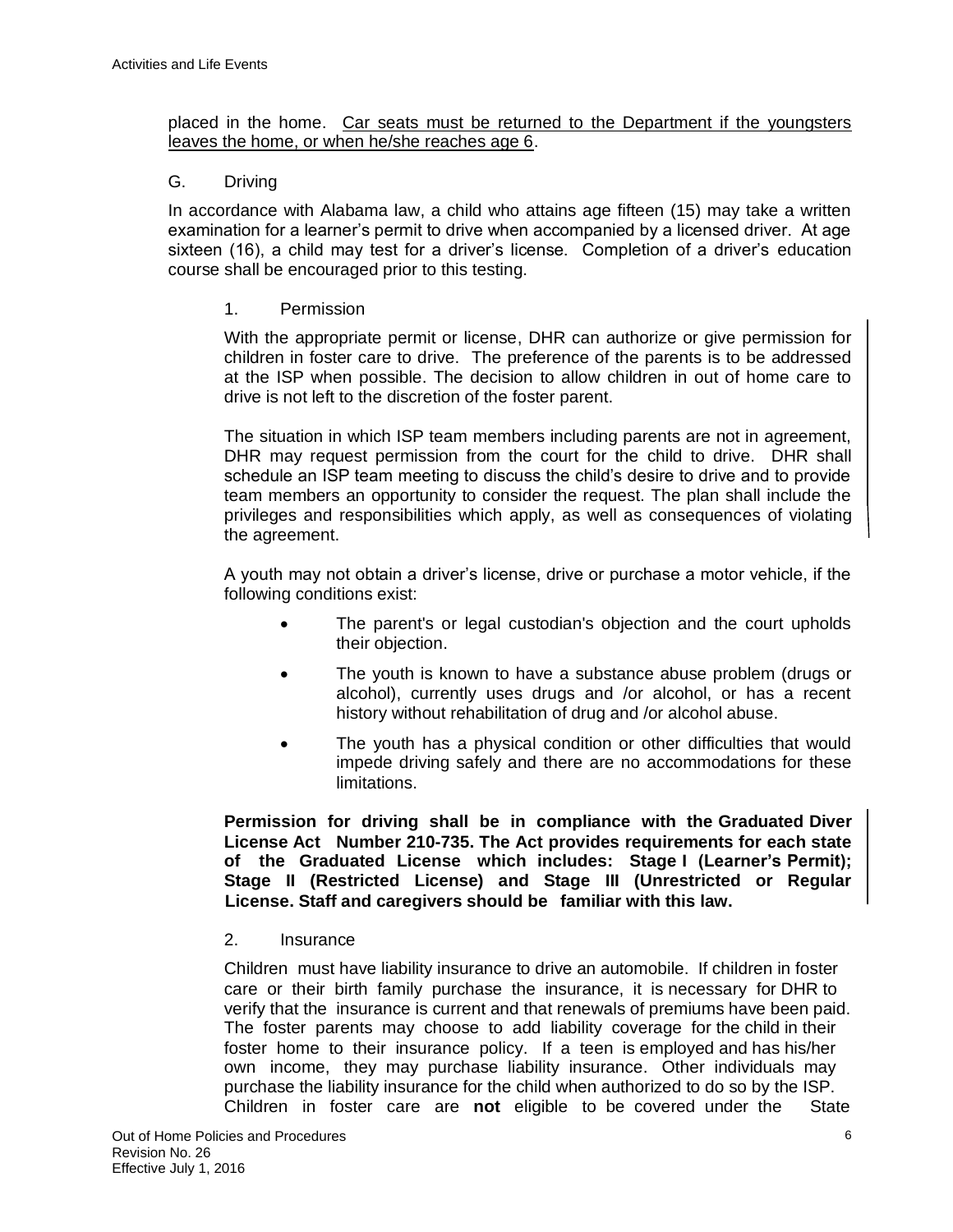General Liability, Automobile Liability Program. The Department cannot purchase insurance through federal, state, or local funds.

3. Purchasing/Owning Vehicles

Permission for a child in DHR custody to purchase/own a vehicle shall be obtained from the parents or the court. The child must have a valid driver's license and liability insurance.

H. Recreational Activities / Socialization

Before allowing children in out of home care to engage in recreational and/or social activities, foster parents should consider whether the child has the safety equipment and necessary permissions and/or training for the child to safely engage in an activity including but not limited to boating, rock climbing, recreational vehicle use, sports or camping.

1. Hunting

Foster care providers shall permit a child in their care to hunt only if they have obtained written permission of the institution, agency, or individual holding custody. Permission for a child in the temporary custody of DHR to hunt shall be granted only by parents or the court. If the child is in the permanent custody of DHR, permission shall be obtained from the court. If the court grants permission, the court order or other written statement provided shall be filed in the case record and a copy sent to the foster care provider. If a parent is the party granting permission, a written statement shall be signed with the original filed in the record and a copy provided to the parent and foster parent.

Code of Alabama § 9-11-44.1 requires persons sixteen (16) years of age or older to present certification of completion of an approved hunter education course prior to obtaining a hunting license. Hunter education courses are offered statewide at each County Extension Services Office. In addition, the Division of Wildlife and Freshwater Fisheries Offices offer these courses in certain counties. The county DHR may contact the Department of Conservation and Natural Resources, 1-800- 245-2740, for more information.

#### 2. Swimming & Watersports

Minimum Standards states children must have direct supervision by someone 16 or older who is trained in water safety (this is in regard to pools and water safety). Children and youth in care will be encouraged to take swimming lessons from a certified swimming instructor. Families participating in leisure activities involving bodies of water, must also be trained in water safety even if they do not have a pool, spa, hot tub or other body of water on their foster family home /adoptive resource property.

#### 3. Contact sports

The Department's Out of Home Care Policies, section on Maintaining Family Connections provides that parents be contactedfor consent in support of their children participating in activities which could result in potential danger (e.g. driving, football, hunting).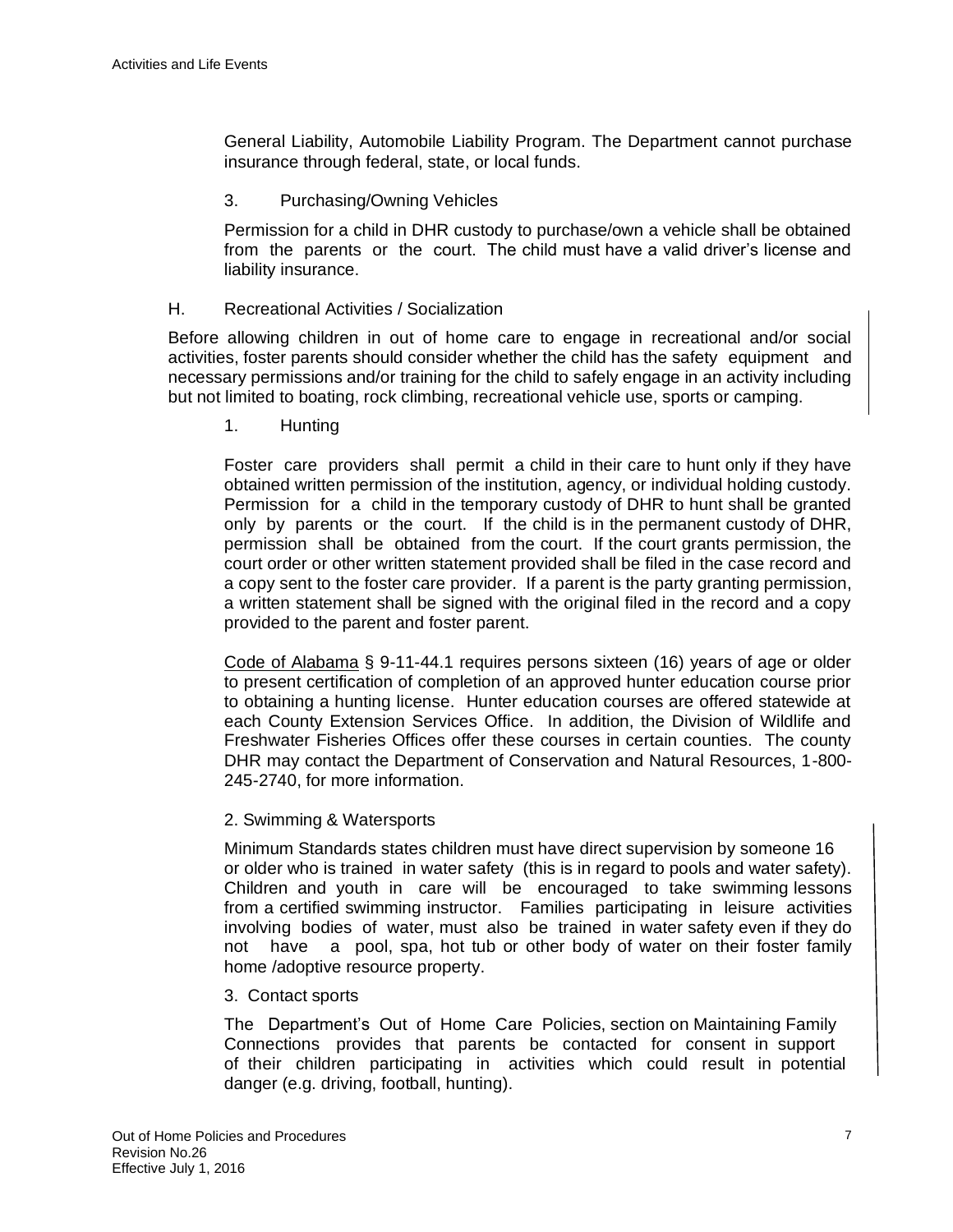#### 4. Socialization

Visiting with friends, including friends from his or her home community or a prior placement, will be promoted for every child in out-of-home care, unless visiting places the child's safety at risk.

The "reasonable rules" outlined in the Maintaining Family Connections section of the Out of Home Care Manual apply to visits with friends. Rules for visiting with friends should be fair, flexible, and consistently applied to all children in the home or other placement unless there is an exception made by the ISP team with the input of the child. The exception must be documented. The reasonable and prudent parent standard is applicable to participation in after-school activities, outings, sleepovers with friends, dating, etc. Please see the appendices at the end of this chapter for a grid that indicates whether a background check is required for participation in specific activities, and if so, what type of background check is required.

5. Social Media

Please see the appendices at the end of this chapter for guidance on the appropriate use of social media.

#### I. Publicity

Consent may be given for the news media to use photographs of children when the purpose is to recognize a child's achievements (e. g., high school graduation; academic or athletic awards and scholarships). Nineteen and twenty year olds may provide their own consent and must notify their child welfare worker. When DHR holds temporary custody, parental consent shall be obtained if the parents are available and the child is under age nineteen (19) years. Counties should attempt to obtain consent from parents at the initial ISP. If the parents are not available, the County Director may provide consent upon recommendation by the child, the child's worker, and the worker's supervisor following a review of the child's circumstances. If DHR holds permanent custody, the Office of Adoption shall be notified of the plan for publicity. Any concerns or questions regarding publicity and the provision of consent shall be directed to the county's SDHR consultant.

#### J. Travel of a Child in the Care/Custody of DHR

Routine travel of a child in the care/custody of DHR with an out-of-home care provider is to be expected. As this travel may be either in county or out of county, and does not require prior approval except as noted below, when child welfare staff become aware of travel plans they should routinely remind out of home care providers to contact them when planning the travel, provide contact information, length of the trip and destination.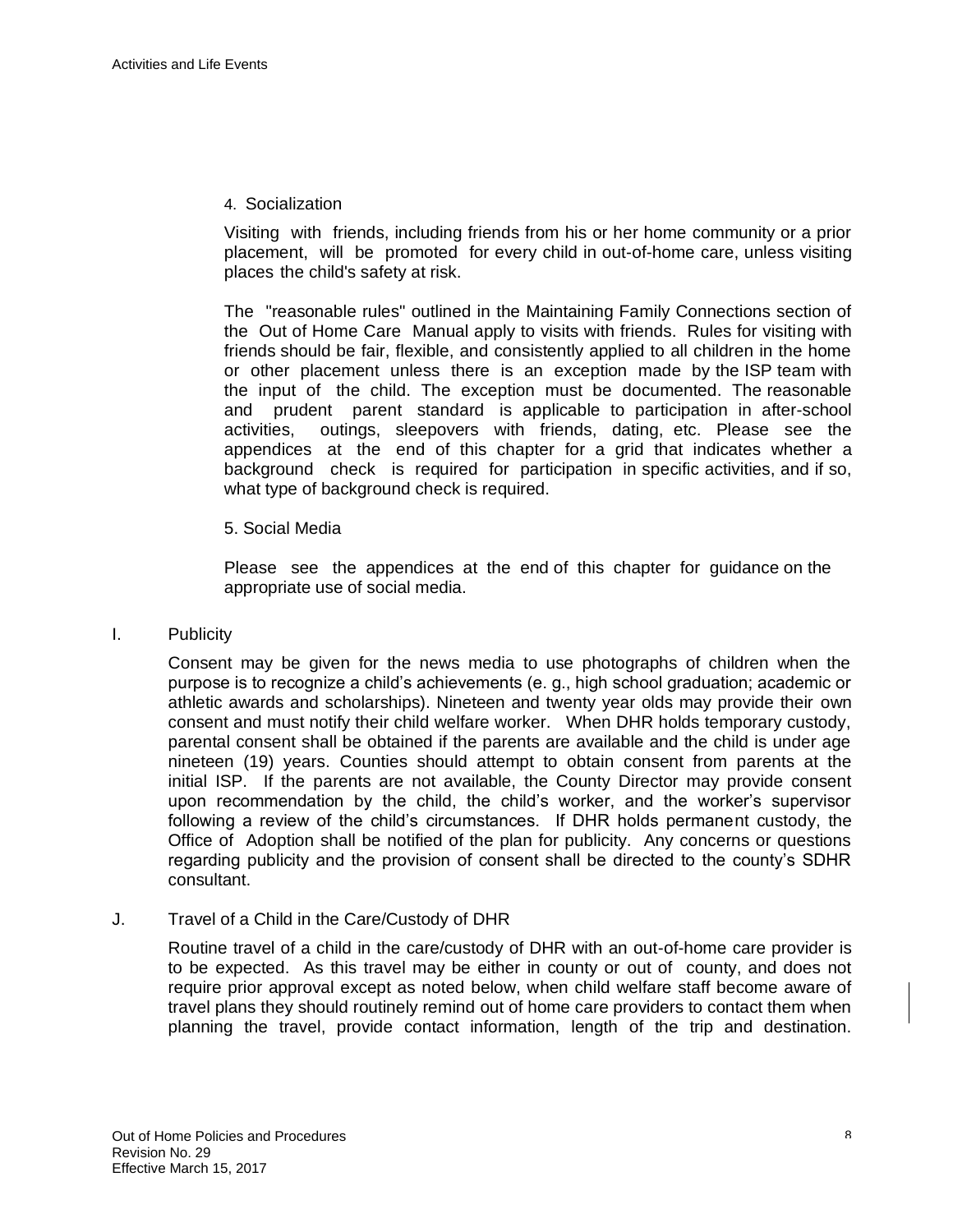1. Out of County Travel with an Out-of-Home Care Provider In Excess Of Three Days

The child welfare worker shall instruct foster care parents/providers to notify DHR when an out-of-home care provider desires to take a child on a trip out of county in excess of three days**.** These trips must have DHR approval. The information outlined below shall be obtained prior to approval.

- The circumstances and purpose of the trip;
- The destination;
- The procedure for contact of the worker/provider by county DHR during the trip;\* and
- The length of the visit/trip.
- 2. Out of State Travel with an Out-of-Home Care Provider

For children in the temporary and permanent custody of the Department, any **outof-state** visits/trips, involving an overnight stay, must have the approval and concurrence of the County Director. The County Director, as the final approving authority for out-of-state travel for foster children, must concur with the out-of-state travel involving an overnight stay. (Refer to section B. Consent, located in this policy, if parental agreement becomes an issue.)

For children in the temporary custody of the Department, travel out-of-country should be approved by the child's parent if the child's parent (s) are actively involved in the ISP process. If the child is in the permanent custody of the Department, then the County Director must determine if it is safe for the child to travel to the out-of-country destination and if it's in the child's best interest.

Out of State travel involving an overnight stay customarily requires the Governor's Office approval; however, the Governor's Office has issued a blanket approval for out-of-state travel for foster children in certain circumstances. The blanket approval provides an expedited process to allow children to have opportunities for recreation, education, or other activities as described. The following circumstances do **not** require the approval of the Governor's Office.

- Foster parents and/or foster children are **not** traveling in the service of the state.
- All expenses are paid by other entities **with no costs to State or County DHR.**
- County Department of Human Resources has received SDHR approval by telephone with written confirmation.

Out-of-state travel forms are still required and must have the signature of the commissioner. Attach the approval to any pertinent travel submission as described above.

 $\overline{\phantom{a}}$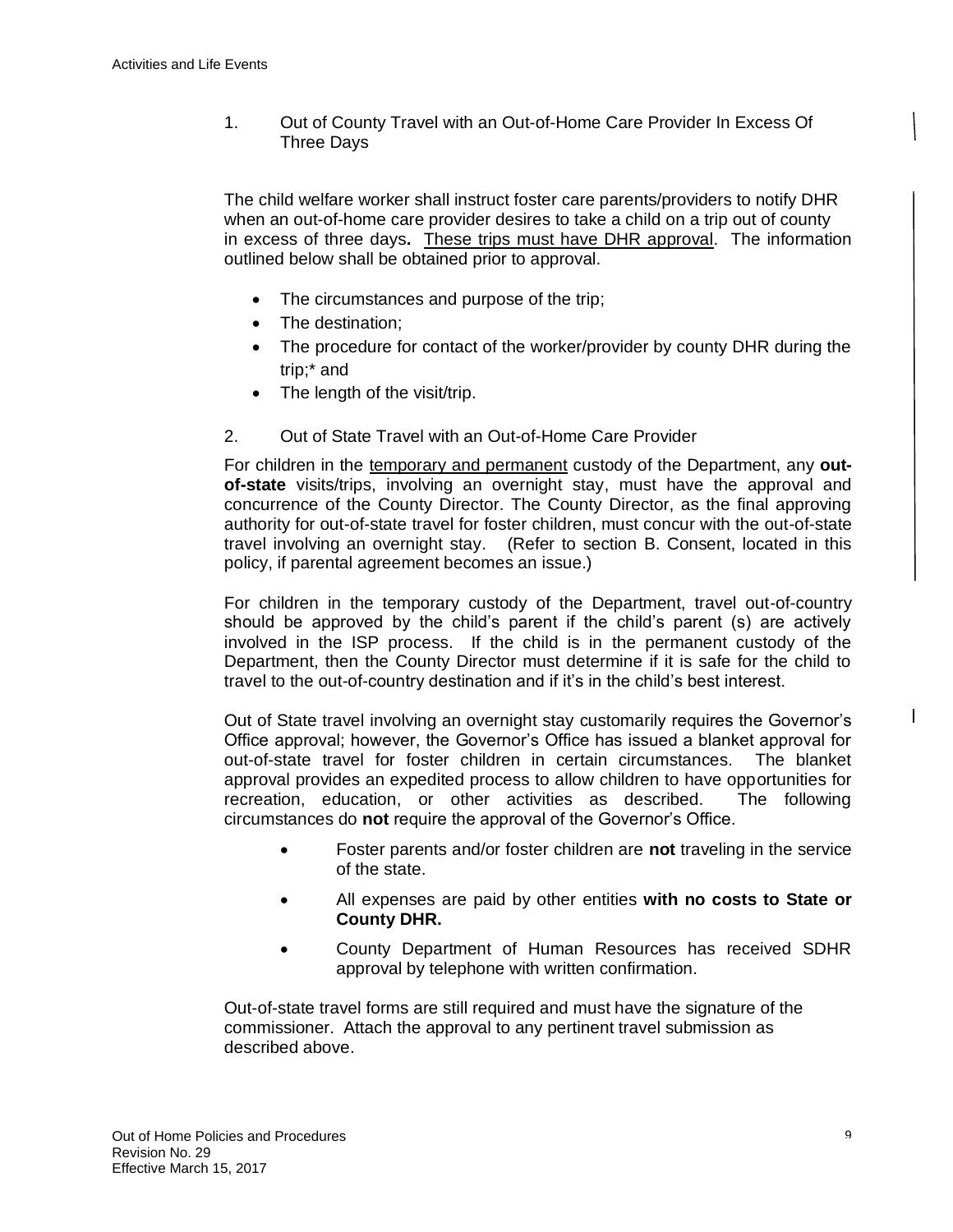3. Air Travel by Children in the Care/Custody of DHR

A written request and the Department's 1584(located on the DHR intraweb under Administration) for approval of all air travel must be submitted to the Family Services. Following approval by Family Services, the request is submitted to the Commissioner for approval. Prior approval for air travel shall be obtained from the Director, Family Services and the DHR Commissioner.

## 4. Out-of-State Air Travel

There are situations in which the child welfare worker and supervisor have justification for requesting air travel rather than travel by automobile. The following factors must be considered:

- total cost of trip;
- expected travel time;
- loss of worker time and unavailability for other case responsibilities;
- any need for additional staff to accompany the worker and child on an automobile trip; and
- other information pertinent to the request.

#### 5. In-State Air Travel

In addition to the above items there must be further justification for in-state air travel. The following shall be considered:

- medical condition of child that requires air travel as opposed to automobile;
- other information about the child that justifies in-state air travel.

#### K. Military Service

The opportunity to serve in the Armed Forces is available to anyone meeting enlistment requirements. Federal law requires that males register with Selective Service no later than thirty (30) days after their eighteenth (18<sup>th</sup>) birthday with registration prior to their birthday preferred. Persons who have attained age seventeen (17) are allowed to volunteer for induction into the Armed Forces with the written consent of their parents or legal guardians. If a parent or legal guardian is not available to sign for the prospective inductee, DHR shall request **either** of the following:

- permission of the court; **or**
- appointment by the court of a guardian who can provide consent for the enlistment (USC 50 App. § 454);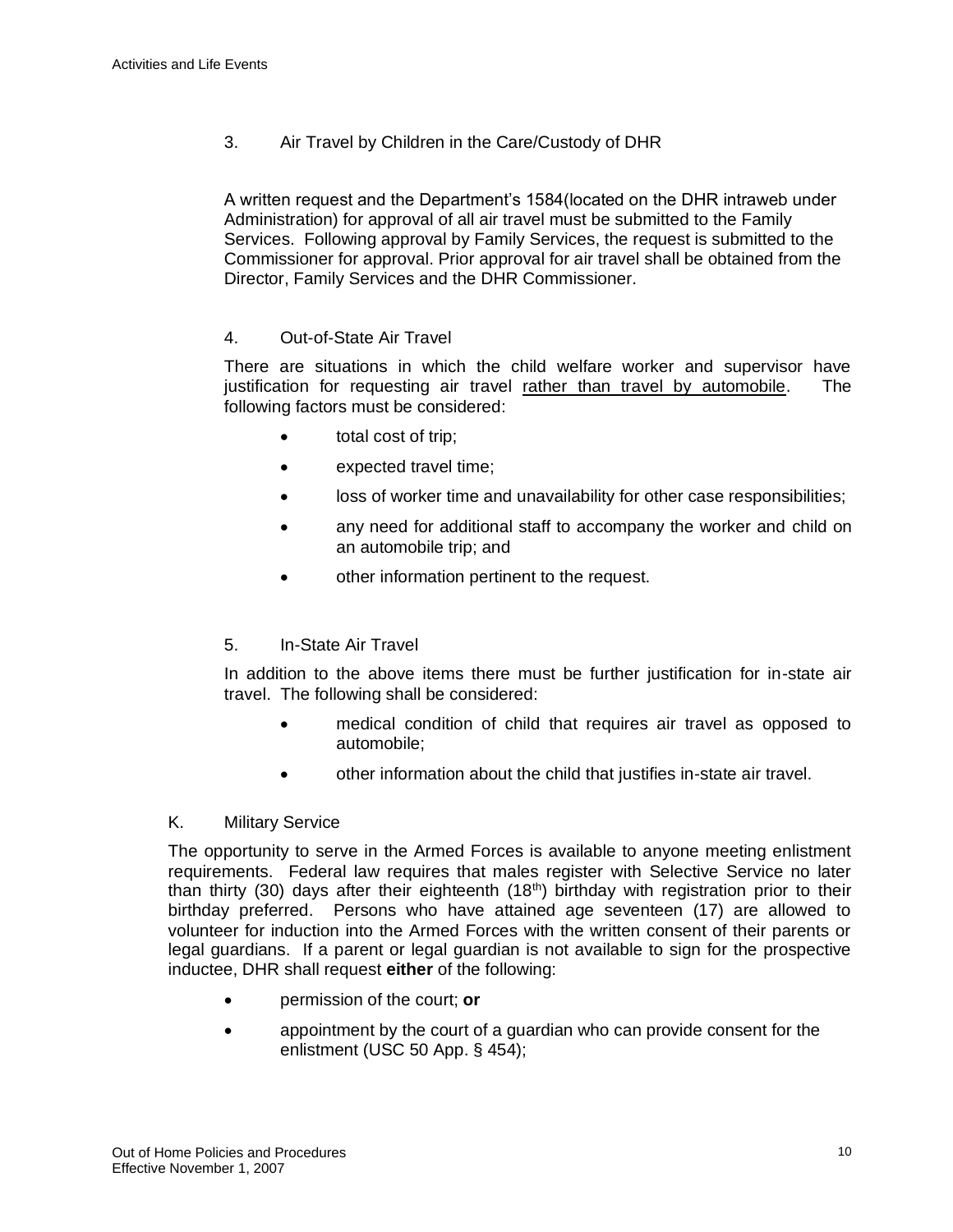An ISP team meeting shall be held prior to child welfare staff providing assistance to minors entering military service. Factors to consider include:

- The age and maturity of the child;
- The reasoning behind the child's decision to enlist;
- The circumstances at the present time in the child's life;
- The child's vocational plans for now and the future; and
- Information from an armed forces recruiter about realistic possibilities of the child being accepted for military service.

#### L. Marriage

If a child in the Department's custody under the age of eighteen years wants to marry, and has not been previously married, parental or a guardian's consent is required (Code of Alabama, 1975 § 30-1-5). The judge of probate must require the parents' or guardians' consent be given either personally or in writing. DHR is **not** allowed to provide consent to marriage. However, a judge of probate may in unusual circumstances designate the Department to give consent to marriage.

#### M. Death and Burial/Cremation

When death occurs while children are in out-of-home care and the birth family is financially unable to assume responsibility, County Departments may request payment from state funds. The child's burial/cremation expenses may be paid by SDHR when the child was placed in out-of-home care pursuant to a court order granting DHR legal custody.

County Departments shall follow the procedures outlined below:

- If parental rights have not been terminated, contact the child's family for input on planning and payment of the final services.
- Determine if the child has resources (i.e., burial insurance or private earmarked funds) which can be applied to the expenses**.** It is not necessary to contact the family regarding resources when the child was in DHR permanent custody.
- Obtain a written itemized statement of estimated expenses from a local funeral home/crematorium. Request the funeral home send the W-9 form along with the itemized statement. The funeral must be modest and grave markers are included as an acceptable expense. "Modest" is suggested as under \$2,000, but will be determined by the local market. If there is more than one funeral home in the county, obtain two (2) estimates. Both estimates (originals) must be submitted to SDHR. Funeral homes may offer a reduced price due to the circumstances. The worker should feel free to approach the funeral home regarding these circumstances.
- Explore community resources and obtain contributions, whenever possible, toward the burial expenses**.**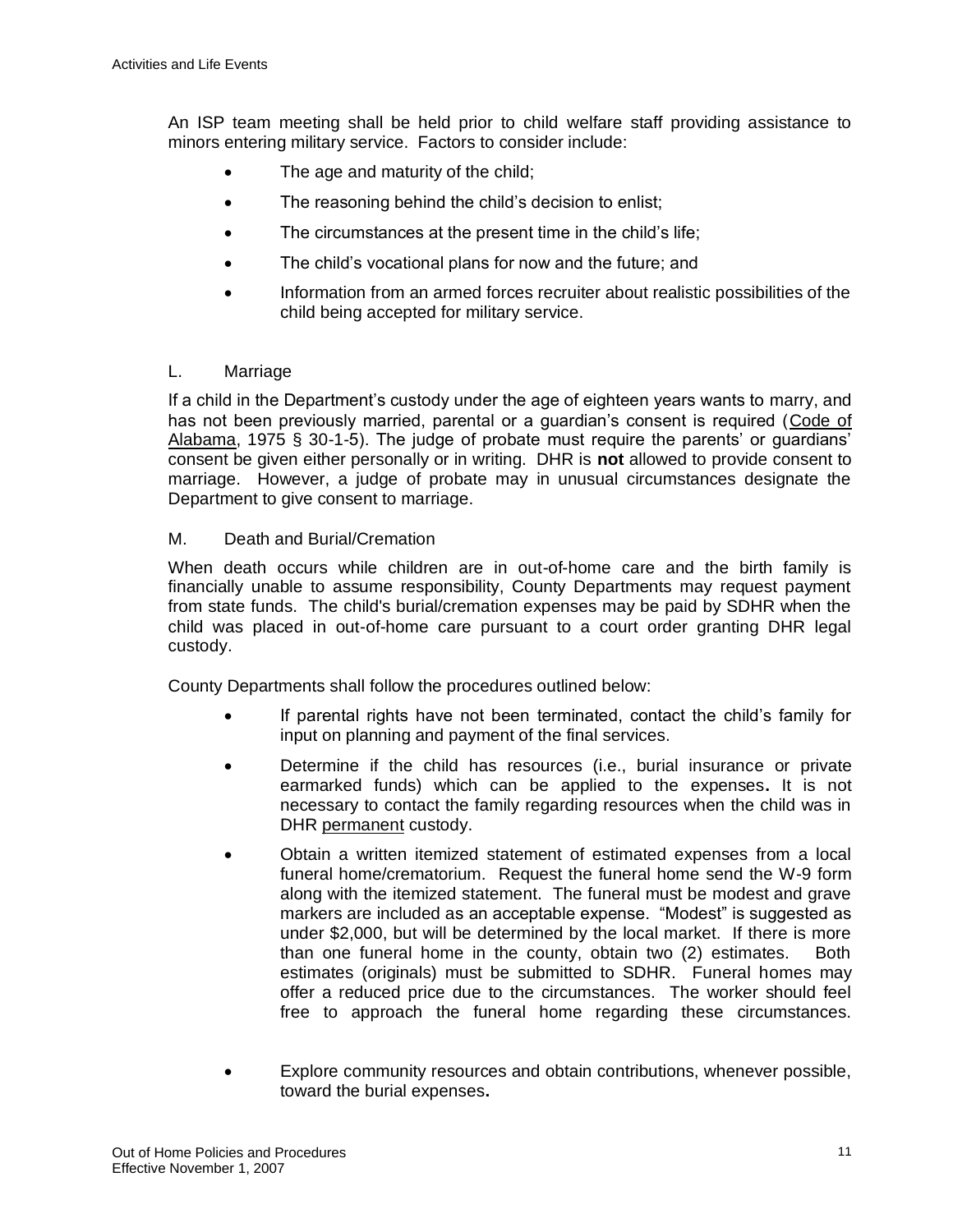- When burial expenses exceed available resources (e.g., insurance, private earmarked funds, contributions), select the least expensive estimate and request payment from SDHR.
- The county director must sign off on the invoice before submitting to SDHR.

If the child's family desires cremation, the procedures listed above will apply. It is the birth parents right to make the decision regarding the final disposition of the remains.

- 1. To Request Payment from SDHR:
	- Prepare a memo addressed to the Family Services Director explaining the circumstances surrounding the child's death and the reason State funds are needed to pay burial/cremation expenses. Include resources (e.g., contributions, insurance, private earmarked funds) explored and identify funds utilized to offset the expenses.

**Note**: If the child received benefits from Social Security, Supplemental Security Income, or the Veteran's Administration, prior contact must have been made with the local Social Security Administration or Veteran's Administration office to obtain authorization to disburse any fund balances and determine to whom they can be paid. Social Security Administration policy provides that any benefits remaining after the death of a child should go to the estate of the child.

- When funds have been obtained to offset the expenses, pay that amount directly to the vendor. Document the reduction in expenses on the itemized statement.
- Submit the memo, funeral home Federal ID known as W-9 form, and the itemized statement for the burial/cremation expenses to SDHR's Office of Child Welfare Consultation (OCWC), Intake for review.

The OCWC Intake consultant will process the materials for approval and forward to the Finance Division for payment.

#### N. Life Books

Children in out-of-home care need a link with their past. It is their right to know who they are and from where they come. A life book is a way to help the child form that link. This is done through the collection of historical data, memorabilia, stories, and the special events in his life and provides the child with a clearer picture of who he is. A life book can help in decreasing the trauma created by losses and separations and help a child understand what is happening to him.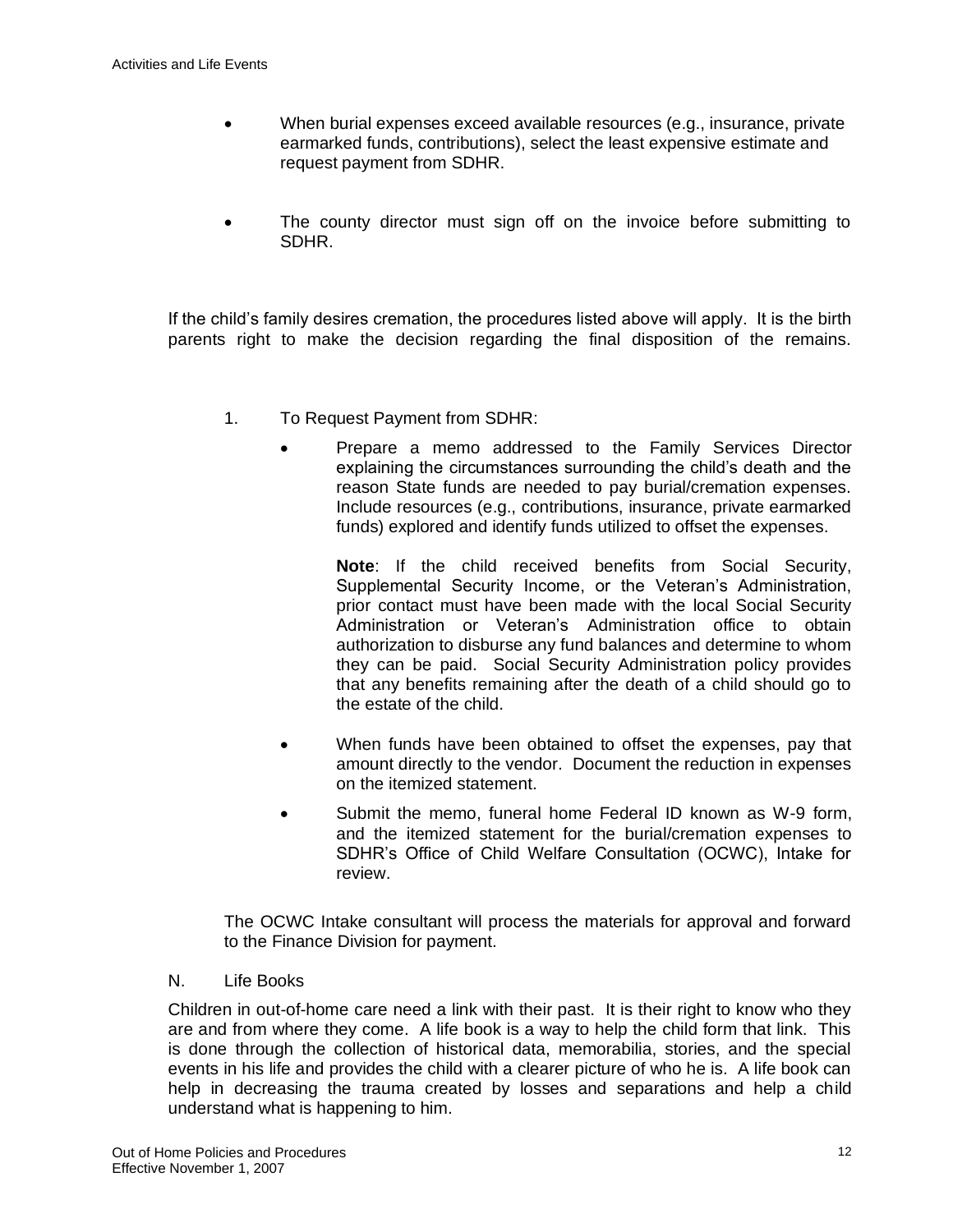The life book is an important tool that can be used in the psychological development of the child. Methods for developing a life book and information to be included are to be incorporated into every foster parent's orientation. A life book is to be prepared for each child entering foster care and is to begin at the time of placement. It becomes a part of the child's possessions and accompanies the child when the child moves from out-ofhome care.

The life book may be a folder, packet, picture album, or an especially prepared box which can be used to create a permanent record for the child, the birth family, the foster family or the adoptive family.

The child's birth parents can help by providing significant information about the child's life prior to placement. Also cards, letters, etc., from the birth parents to the child while in care may be added.

Illustrations of material which may be included are:

- Child's birth information (birth certificate, birth weight, length, time of birth, news events of that date, etc.)
- Family tree (description and/or pictures of parents, grandparents, aunts, uncles, siblings, and the siblings' order of birth, etc.)
- Placement history and significant others who may have been a part of the placements (foster parents, special teachers, neighbors, friends, social workers, etc.)
- Medical history (immunizations, hospitalizations, medical facilities where medical services were received, illnesses, allergies, etc.)
- The pages in the child's life book regarding health, immunization and dental records must be reviewed, updated and given to the out-of-home care provider by the worker at the time a child enters foster care and each time a child is moved. The information must include 1) the names and addresses of the child's health care providers and 2) the record of the child's immunizations, medications and known medical problems.
- Education history (names, addresses, and dates of schools attended, grades, report cards, school pictures, class plays, achievement awards, sports events, etc.).
- The pages in the child's life book regarding the child's school history must be reviewed, updated and given to the out-of-home care provider by the worker at the time a child enters foster care and each time a child is moved.
- Letters, birthday cards, special mementos and drawings by child.
- Pictures of child and significant others.
- Recording or postcards or souvenirs from vacations or special trips.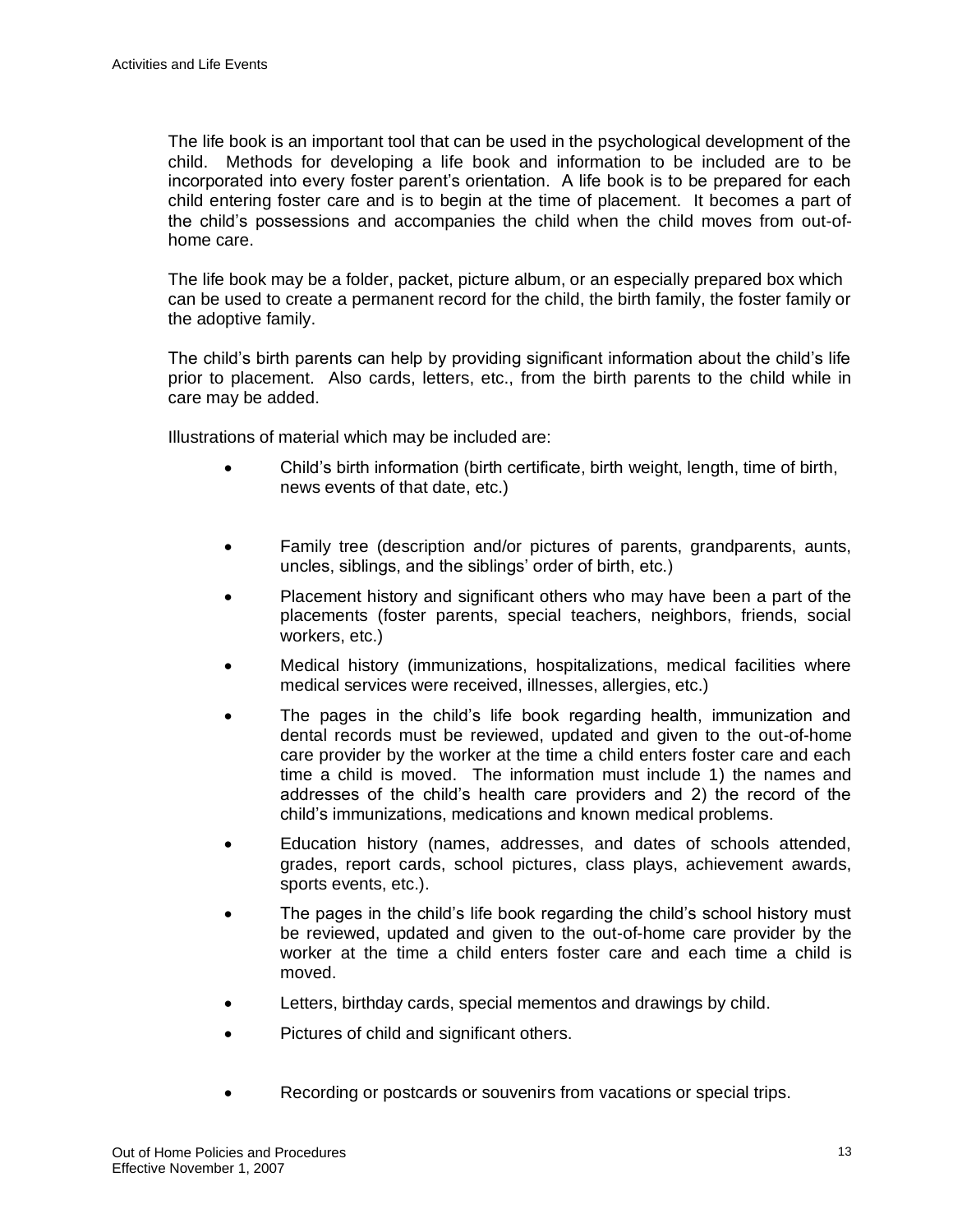This is not a total list of information to be included in a life book but is to be used as a guide. It is the responsibility of the worker to assist the foster parents with materials to be included or deleted. The worker is also responsible for adding material which may only be available through the worker. As the life book is for the child's emotional and psychological development, the worker and foster parents will need to help the child select articles to be incorporated. It is important that the child know that the life book tells a story and that he is the leading character.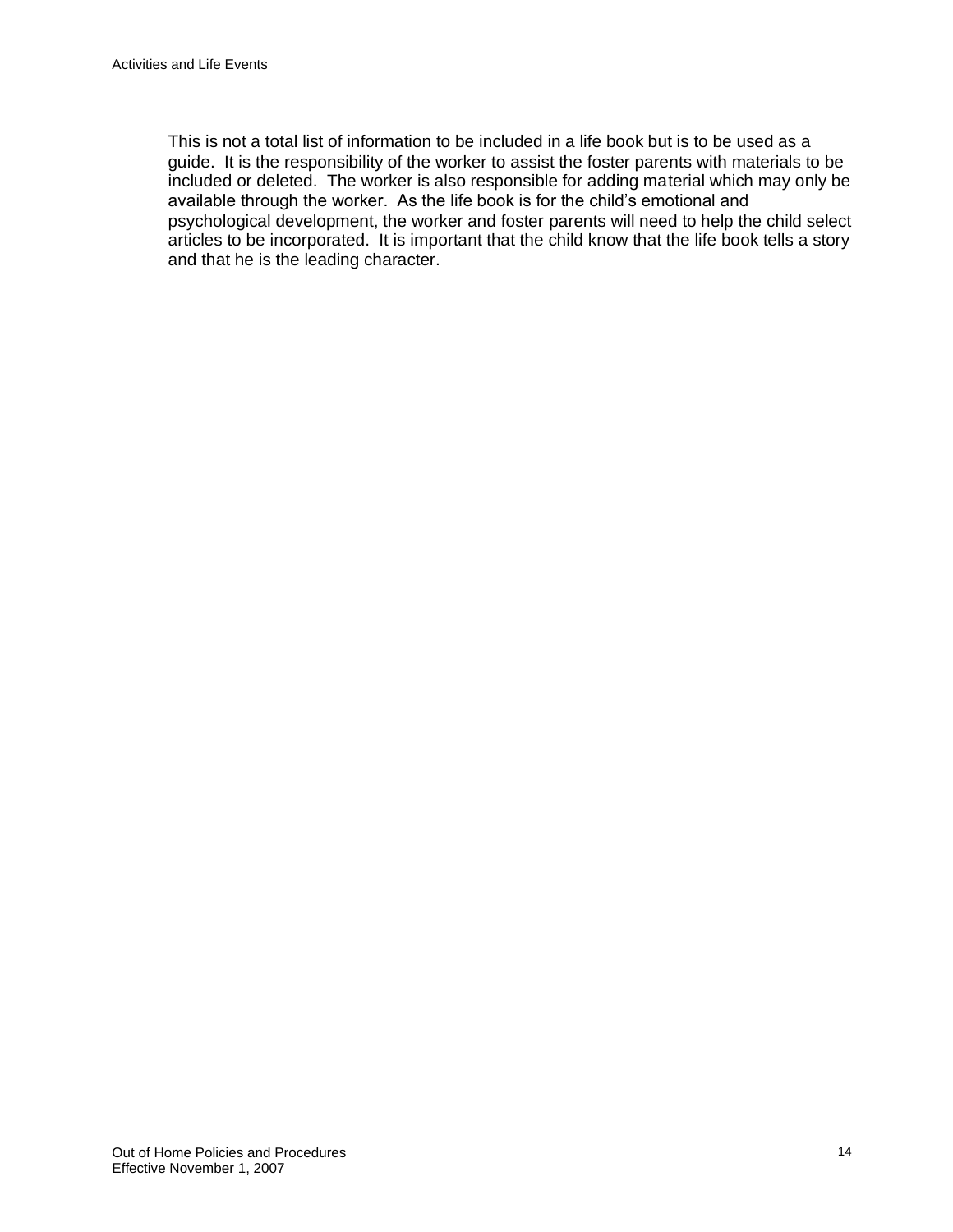# **APPENDIX**

**Guide for the use of Social Media**

*(credit: FACT SHEET, "Social Media: Tips for Foster Parents" Child Welfare Information Gateway)*

**While it may be tempting to forbid youth to use social media, this is seldom realistic. The Internet and mobile devices are too widespread and accessible. Caregivers can provide guidance and boundaries to help youth use media safety. As with many close situations, you may need to start with close supervision and gradually provide more freedom as youth demonstrate responsibility.** 

**Benefits of Social Media:** 

- **Maintaining social ties. Youth can keep in touch with existing friends, siblings, and others and make new connections. This may be important for young people who have been moved from their communities**
- **Support. Through online community groups, youth can share experiences with peers (see, for example, social media options through FosterClub at [http://fyi3.com\)](http://fyi3.com/).**
- **Family connections. Youth may be able to share posts and other information with biological family members between family visits, where appropriate and approved by the caseworker.**
- **Self-expression. Videos, blogs, and other digital venues allow youth to express their feelings and ideas, which can help them shape their identity and contribute to healing from childhood trauma.**

**What are the risks? While all youth may be at some risk for unsafe online situations, youth in foster care may be particularly vulnerable to inappropriate contact, cyberbullying, or child predators. In addition, social media use may aid in communication with adults or family members who are "off limits."**

**Tips for safe use of social media by youth**

- **Discuss social media with youth in your care. Ask youth how they use social media and why it's important to them. Share and discuss this series' tip sheet for youth [https://www.childwelfare.gov/pubs/smtips\\_youth.cfm](https://www.childwelfare.gov/pubs/smtips_youth.cfm)**
- **Talk with your caseworker. Ask about safety needs or concerns that may affect your youth's use of social media and whether there have been any past issues with social media use.**
- **Set house rules early on for what's okay and what's not. Rules will likely vary with youth's age (see sample family media agreements for different age groups at [http://www.commonsensemedia.org/sites/default/files/imce/educatefamilies\\_fma\\_all.pd](http://www.commonsensemedia.org/sites/default/files/imce/educatefamilies_fma_all.pdf) [f.](http://www.commonsensemedia.org/sites/default/files/imce/educatefamilies_fma_all.pdf)**
- **Set strict privacy settings. Understand settings for each network used, so youth in your care can limit who can find them, what they can see, and how they can communicate (for information on Facebook settings, read http://www.connectsafely.org/pdfs/fbparents.pdf; for other networks, consult networks' user information).**
- **Teach youth to keep personal information private. Advise youth not to post a full name, address, school name, phone number, photo, or other identifying information.**